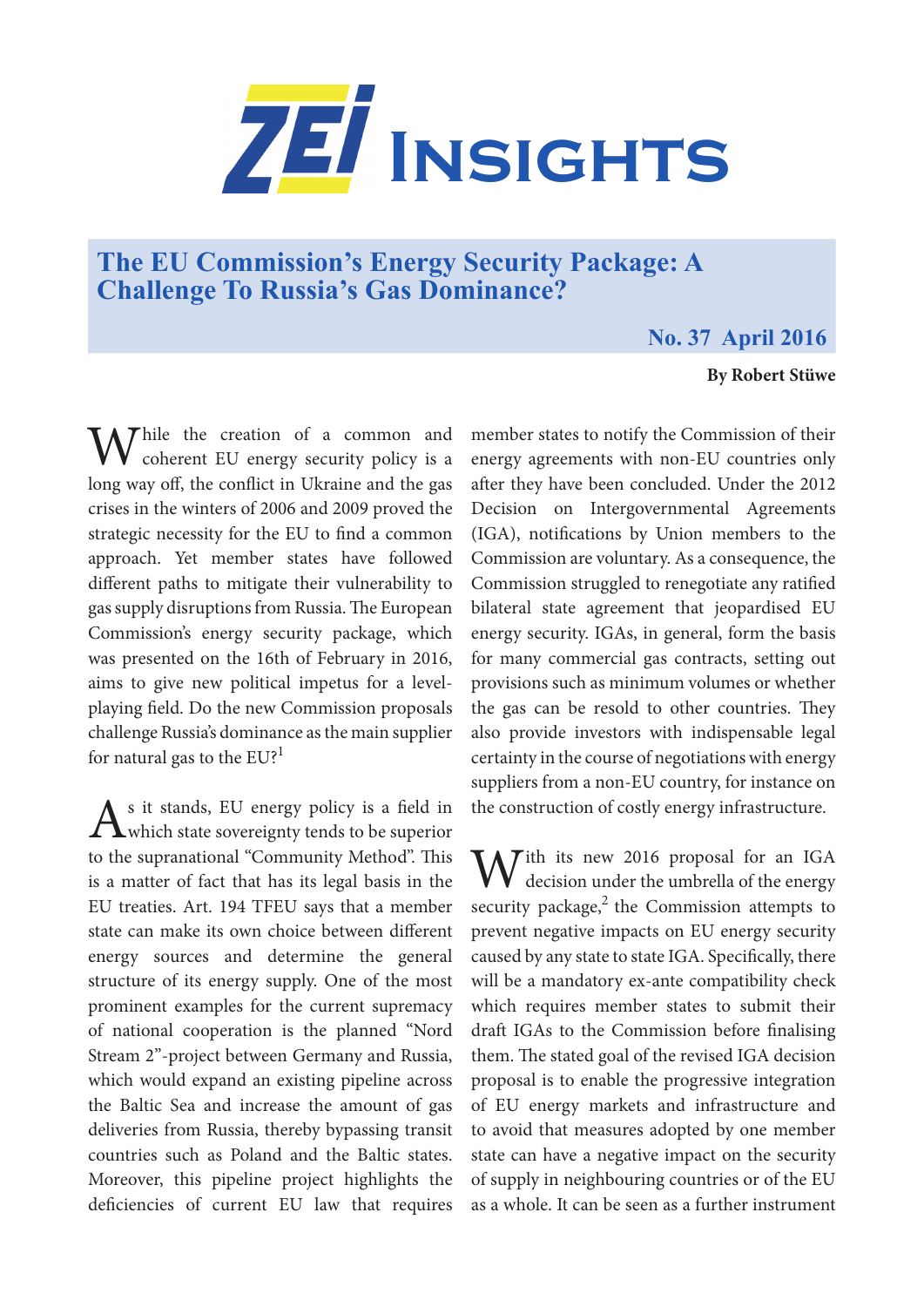of implementing the "Framework Strategy for a Resilient Energy Union with a Forward-Looking Climate Change Policy"<sup>3</sup>, which was endorsed by member states in 2015. If agreed by the co-legislators<sup>4</sup> and put into operation by all member states, the revised IGA decision would for example grant less sovereignty to individual national approaches as any bilateral agreement with a third-state like Russia would be subject to the Commission's approval. If a national IGA is incompatible with EU law, the Commission would be able to sue a member state for infringement at the Court of Justice in Luxembourg.

The big political dispute, however, is a recurring theme and revolves around the extent to which the Union members want to be dependent from Russian gas imports. In 2013, the EU-28's import dependency from Russia amounted to 39 per cent of total gas imports. $5$  Bound by long-term contracts, some member states like Bulgaria or Romania are even close to a level of 80 per cent reliance. These figures clearly affirm the importance of the Commission proposal for a revised security of gas regulation as the second legislative element of the Energy Security Package.<sup>6</sup> It stipulates a 'solidarity principle' for member states to help out their neighbours in the event of a supply shortage in order to help ensure gas supplies to households and essential social services, such as healthcare and security services. According to the legislative proposal, the EU would be divided into nine zones, where countries would have to cooperate to draw up emergency measures. This aspect of the planned Regulation represents a reasonable policy shift towards stronger regional responsibility within the EU. However, five Western EU countries (Austria, Belgium, France, Germany and Italy) are seeking to soften the proposed new rules as such a rigid grouping of countries "would not reflect market realities and unduly restrict the flexibility required for efficient cooperation and solidarity in a crisis".<sup>7</sup> Even beyond emergency situations, the current form of 'network solidarity' is fragile

too and may serve as cautionary note to advocates of a comprehensive EU Energy Union. Germany, for example, has made a habit of transmitting its own overcapacities mostly coming from renewable energy production to its neighbours Czech Republic, Poland and The Netherlands.

Furthermore, the proposed Regulation intends<br>to build a safety net for the EU by for example improving network rules and the storage capacity within Energy Community countries such as Ukraine. One has to bear in mind, though, that better regulatory precautions do not necessarily serve as a silver bullet for limiting Russia's leverage over the EU's security of supplies.<sup>8</sup> Consequently, the odds of success of the Commission's move seem rather slim. On top of that, there are different ideas within the EU of what solidarity actually means. In 2014, Hungary - most likely at the request of the Kremlin - stopped gas deliveries to Ukraine, a member of the Energy Community, at the height of the conflict in the Donbas region, thereby undermining the EU's credibility as a reliable partner.

A gainst the backdrop of such non-<br>
compliant conduct, legislative efforts by the Commission for better coordination of national energy policies could be easily derided as merely declaratory. Nevertheless, one should not do so. Measures by EU institutions and member states to advance interconnections between previously national gas markets point to the fact that the EU Energy Union has picked up momentum. Especially the launch of energy infrastructure initiatives under the umbrella of the "Projects of Common Interests (PCI)" accounts for the progress the EU has made. Specifically, PCIs enjoy better access to financial support totalling to a sum of 5.35 billion euro from the Connecting Europe Facility (CEF) between 2014 and 2020.<sup>9</sup> This funding is intended to speed-up the projects and attract private investors. To become a PCI, a project must have a significant impact on the energy markets and market integration of at